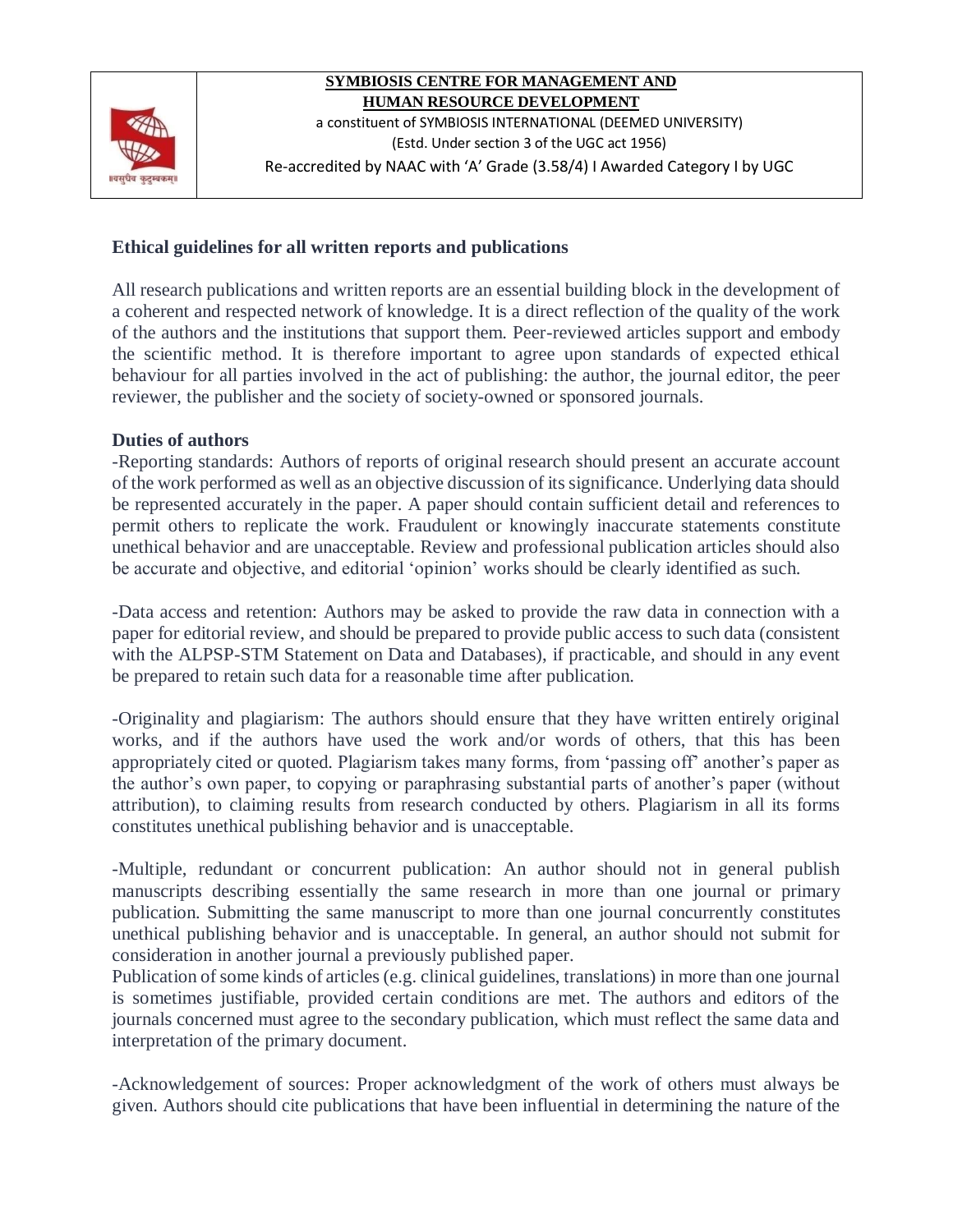reported work. Information obtained privately, as in conversation, correspondence, or discussion with third parties, must not be used or reported without explicit, written permission from the source. Information obtained in the course of confidential services, such as refereeing manuscripts or grant applications, must not be used without the explicit written permission of the author of the work involved in these services.

-Authorship of the paper: Authorship should be limited to those who have made a significant contribution to the conception, design, execution, or interpretation of the reported study. All those who have made significant contributions should be listed as co-authors. Where there are others who have participated in certain substantive aspects of the research project, they should be acknowledged or listed as contributors. The corresponding author should ensure that all appropriate co-authors and no inappropriate co-authors are included on the paper, and that all coauthors have seen and approved the final version of the paper and have agreed to its submission for publication.

-Hazards and human or animal subjects: If the work involves chemicals, procedures or equipment that have any unusual hazards inherent in their use, the author must clearly identify these in the manuscript. If the work involves the use of animal or human subjects, the author should ensure that the manuscript contains a statement that all procedures were performed in compliance with relevant laws and institutional guidelines and that the appropriate institutional committee(s) has approved them. Authors should include a statement in the manuscript that informed consent was obtained for experimentation with human subjects. The privacy rights of human subjects must always be observed.

-Disclosure and conflicts of interest: All authors should disclose in their manuscript any financial or other substantive conflict of interest that might be construed to influence the results or interpretation of their manuscript. All sources of financial support for the project should be disclosed. Examples of potential conflicts of interest which should be disclosed include employment, consultancies, stock ownership, honoraria, paid expert testimony, patent applications/registrations, and grants or other funding. Potential conflicts of interest should be disclosed at the earliest stage possible.

-Fundamental errors in published works: When an author discovers a significant error or inaccuracy in his/her own published work, it is the author's obligation to promptly notify the journal editor or publisher and cooperate with the editor to retract or correct the paper. If the editor or the publisher learns from a third party that a published work contains a significant error, it is the obligation of the author to promptly retract or correct the paper or provide evidence to the editor of the correctness of the original paper.

## **Duties of editors**.

*-Publication decisions:* The editor of the journal is responsible for deciding which of the articles submitted to the journal should be published. The validation of the work in question and its importance to researchers and readers must always drive such decisions. The editor may be guided by the policies of the journal's editorial board and constrained by such legal requirements as shall then be in force regarding libel, copyright infringement and plagiarism. The editor may confer with other editors or reviewers (or society officers) in making this decision.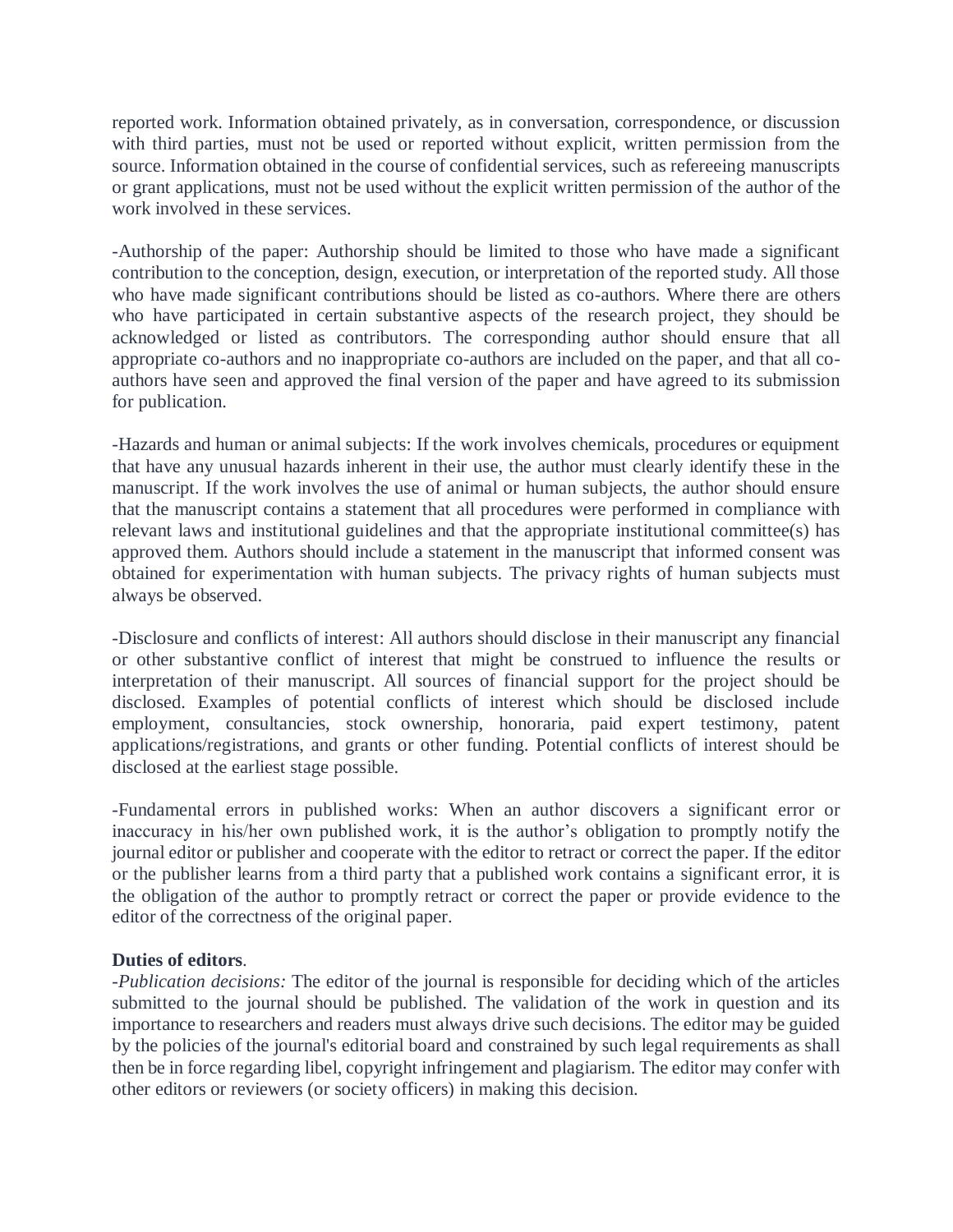*-Fair play:* An editor should evaluate manuscripts for their intellectual content without regard to race, gender, sexual orientation, religious belief, ethnic origin, citizenship, or political philosophy of the authors.

*-Confidentiality:* The editor and any editorial staff must not disclose any information about a submitted manuscript to anyone other than the corresponding author, reviewers, potential reviewers, other editorial advisers, and the publisher, as appropriate.

### *-Disclosure and conflicts of interest:*

Unpublished materials disclosed in a submitted manuscript must not be used in an editor's own research without the express written consent of the author.

 $\Box$  Privileged information or ideas obtained through peer review must be kept confidential and not used

for personal advantage.

 $\Box$  Editors should recuse themselves (i.e. should ask a co-editor, associate editor or other member of

the editorial board instead to review and consider) from considering manuscripts in which they have

conflicts of interest resulting from competitive, collaborative, or other relationships or connections with any of the authors, companies, or (possibly) institutions connected to the papers.

 $\Box$  Editors should require all contributors to disclose relevant competing interests and publish corrections if competing interests are revealed after publication. If needed, other appropriate action should be taken, such as the publication of a retraction or expression of concern.

 $\Box$  It should be ensured that the peer-review process for sponsored supplements is the same as that used for the main journal. Items in sponsored supplements should be accepted solely on the basis of academic merit and interest to readers and not be influenced by commercial considerations.

 $\Box$  Non-peer reviewed sections of their journal should be clearly identified.

*-Involvement and cooperation in investigations:* An editor should take reasonably responsive measures when ethical complaints have been presented concerning a submitted manuscript or published paper, in conjunction with the publisher (or society). Such measures will generally include contacting the author of the manuscript or paper and giving due consideration of the respective complaint or claims made, but may also include further communications to the relevant institutions and research bodies, and if the complaint is upheld, the publication of a correction, retraction, expression of concern, or other note, as may be relevant. Every reported act of unethical publishing behavior must be looked into, even if it is discovered years after publication.

## **Duties of reviewers**

*-Contribution to editorial decisions:* Peer review assists the editor in making editorial decisions and through the editorial communications with the author may also assist the author in improving the paper. Peer review is an essential component of formal scholarly communication, and lies at the heart of the scientific method. Elsevier shares the view of many that all scholars who wish to contribute to publications have an obligation to do a fair share of reviewing.